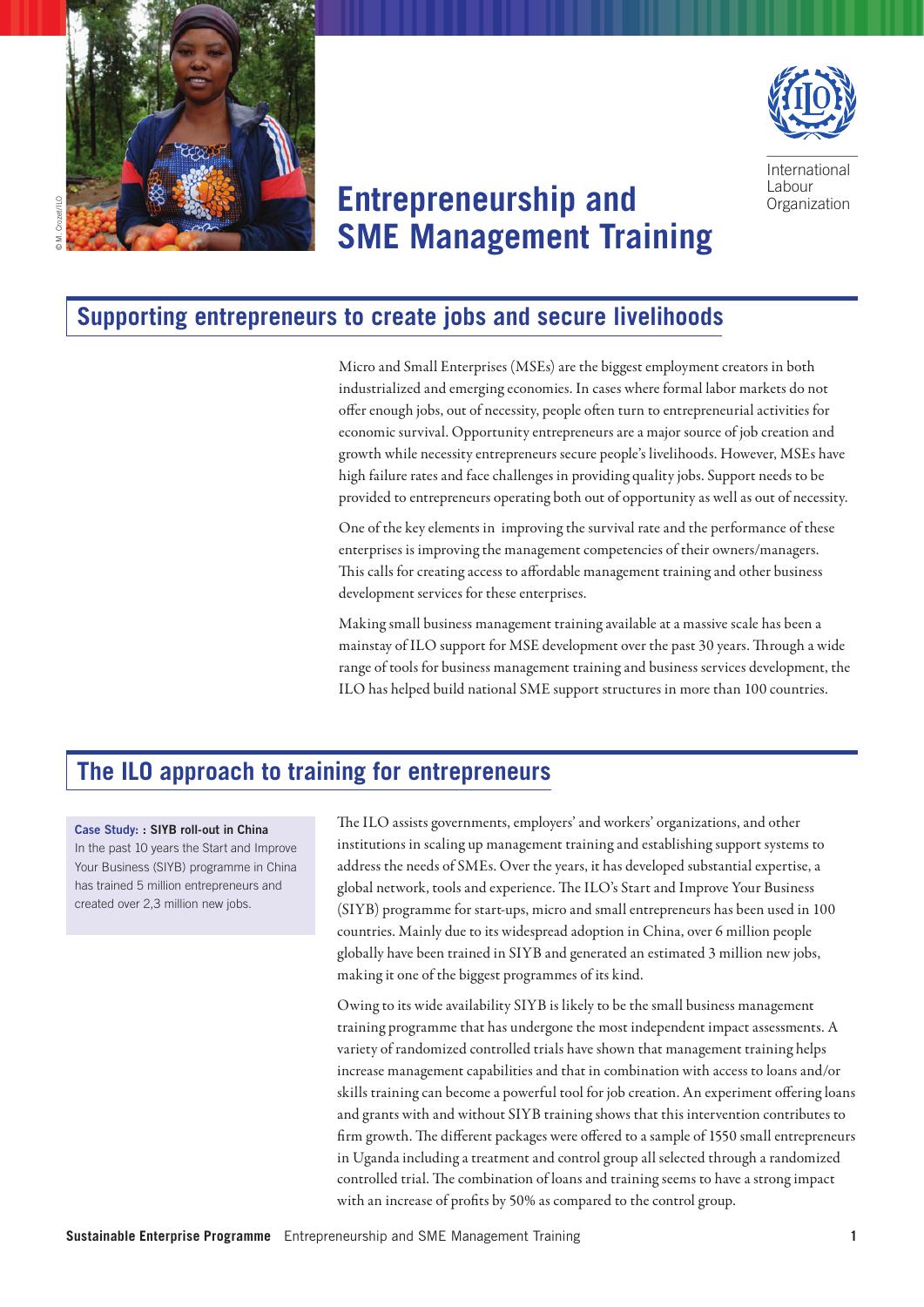As part of its SIYB programme, the ILO has developed a number of support tools aimed at sustaining management training and other business service provision for SMEs over the long run. These include tools for market assessment, the development and certification of trainers and Master Trainers, and systems for quality assurance and sustainability of business management training. Over the years the SIYB programme has evolved, taking on board issues like green entrepreneurship and a stronger focus on working conditions improvement.

The ILO's training arm, the International Training Centre based in Turin, Italy, offers a broad range of face-to-face courses as well as distance learning related to business development services (BDS).

# **The ILO in action: Start and Improve Your Business**



*Start and Improve Your Business* (SIYB) is a family of management training products:

*- Generate Your Business Idea (GYB)* a 3 day training course, fieldwork and a counselling session to assist the potential entrepreneur to develop a business idea including a financing plan.

*- Start Your Business (SYB)* a 5 day training course and counselling session that helps potential entrepreneurs to formulate a detailed business plan, register the business, explore financing options and take the other steps necessary to get the business started.

*- Improve Your Business (IYB)* a modular training package that offers tailor made training from 1 to 7 days, improving management skills

of existing entrepreneurs so as to increase the success of their businesses. The modules include marketing, costing, buying and stock control, record keeping, business and financial planning and people and productivity.

*- Expand Your Business (EYB).*A 5 module training package for growth oriented entrepreneurs, that combines management training with targeted individual consultancy sessions.

All of the SIYB training packages use the SIYB Business Game, a playful simulation of a real-life business that also serves as a motivational tool.

The overall objectives of SIYB are to contribute to economic development and to the creation of new and better jobs. The immediate objectives are:

- • To enable potential and existing small entrepreneurs, both women and men, to start viable businesses, strengthen the viability and profitability of existing enterprises and create quality employment in the process ;
- • To enable local providers of business development services (BDS) to facilitate business start-ups and deliver improved training and support for potential and existing entrepreneurs;
- To enable labour market institutions, private actors and social partners to develop strategies to roll out the SIYB programme nationally, using the services of certified providers and Master Trainers.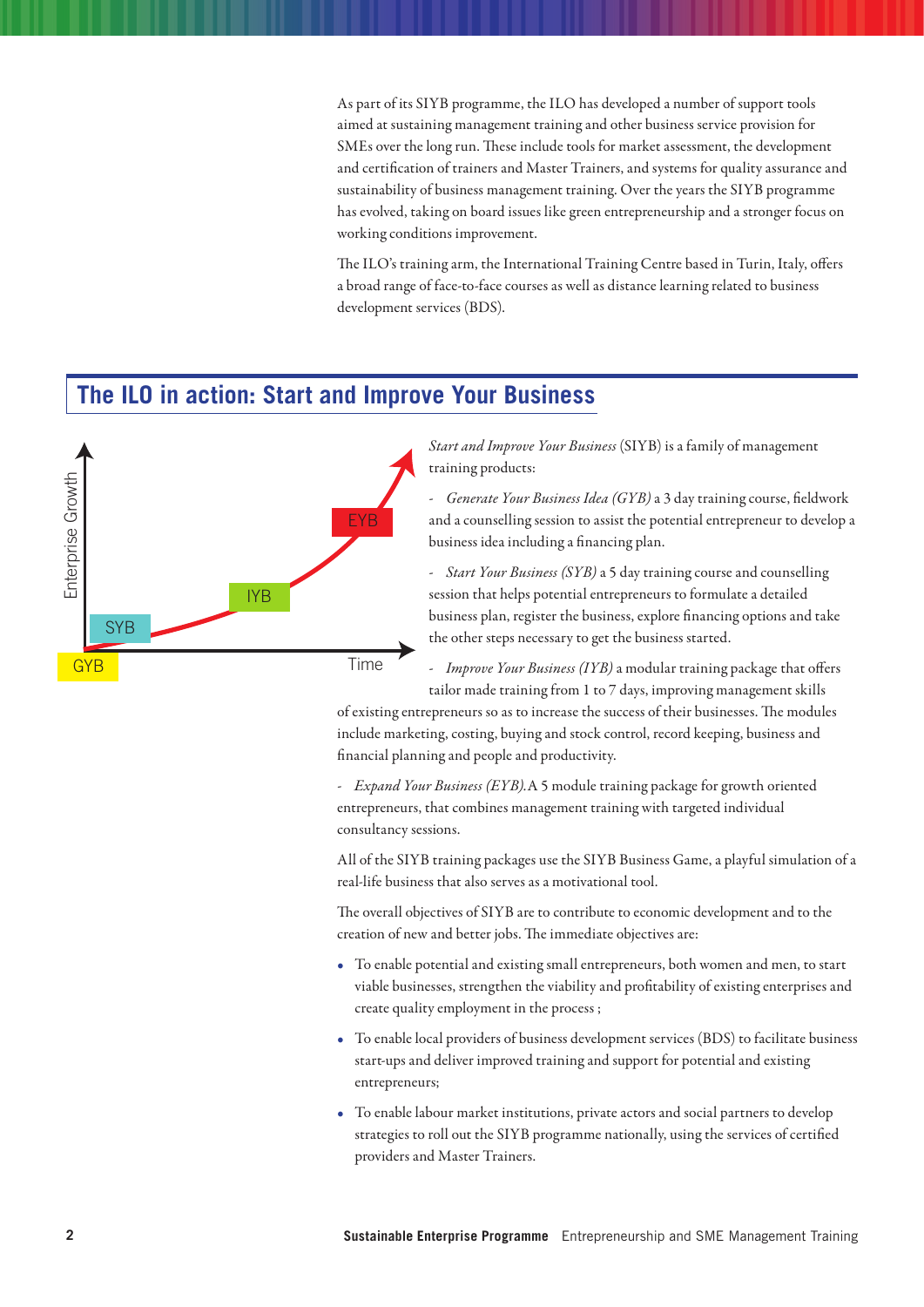

SIYB further aims to make business ideas and business operations more formal, responsible and sustainable, by promoting better working conditions and lower environmental costs.

SIYB uses a multiplier strategy that relies on ILOcertified Master Trainers as the main drivers of the programme. They inform, select and train business service providers and trainers. The ILO has licensed more than 200 SIYB Master Trainers globally. They have in turn trained over 17,000 trainers working with more than 2,500 partner organizations, which have delivered the SIYB to over 6 million trainees in the past 15 years. This broad outreach reflects the high level of demand for basic management training in developing countries, as well as the development by

the ILO of high quality training products at low cost.

A global coordination team at ILO headquarters in Geneva ensures sustainability and innovation. The team provides services for knowledge sharing, quality assurance, regular updates, monitoring and certification.

#### **Case Study Rolling out the SIYB programme in China**

While China's transition from a centrally planned to a market economy has led to rapid economic growth, related changes such as the restructuring of state-owned enterprises have left many workers seeking new jobs. In 2003, to help create employment for these workers and promote a stronger enterprise culture, China's Ministry of Labour and Social Security (MOLSS) asked the ILO to introduce the SIYB programme nationwide. Responding to the challenge, the ILO set up a demonstration project (funded by the UK and Japan) to roll out SIYB in four provinces while the Ministry replicated the approach elsewhere. This enabled the programme to reach 100 cities by the end of the first year. In mid-2007 the programme was handed over to the government and by late 2013 SIYB China is estimated to have reached more than 5 million enterprises and start-ups.

The ILO collaborated with Sichuan TV to create a soap opera called *My Future is not a Dream* that would both entertain and inform the target population about the availability of training packages.

An impact evaluation of the *Start Your Business* package showed very high start-up rates, aided by the provision of complementary measures put in place by the Chinese government such as leasing schemes and access to premises. It is estimated that more than 2 million jobs have been created as a



result of the establishment of new businesses that benefited from SIYB training and other measures of support.